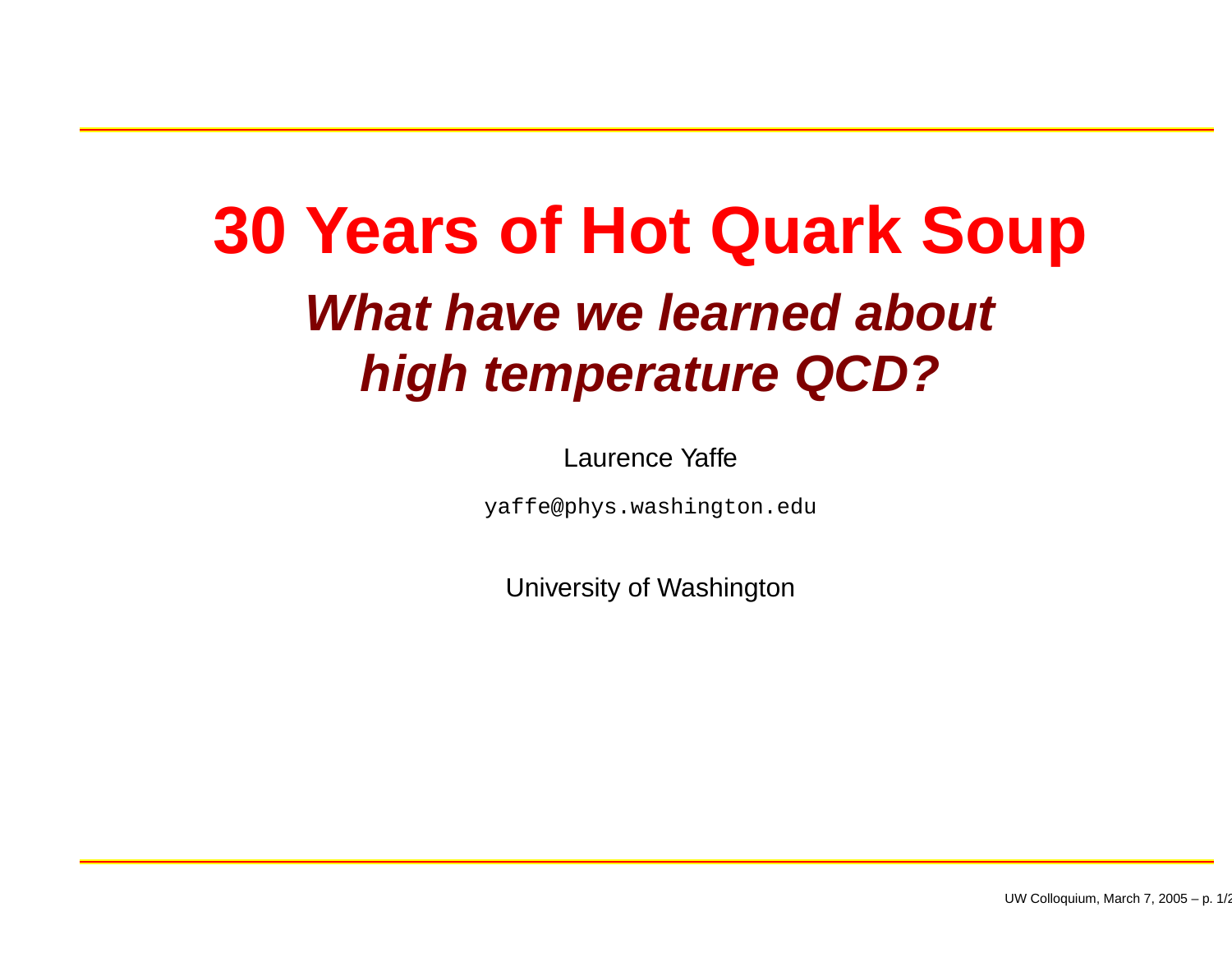## **Asymptotic Freedom**

Gross, Politzer, Wilczek, 1973

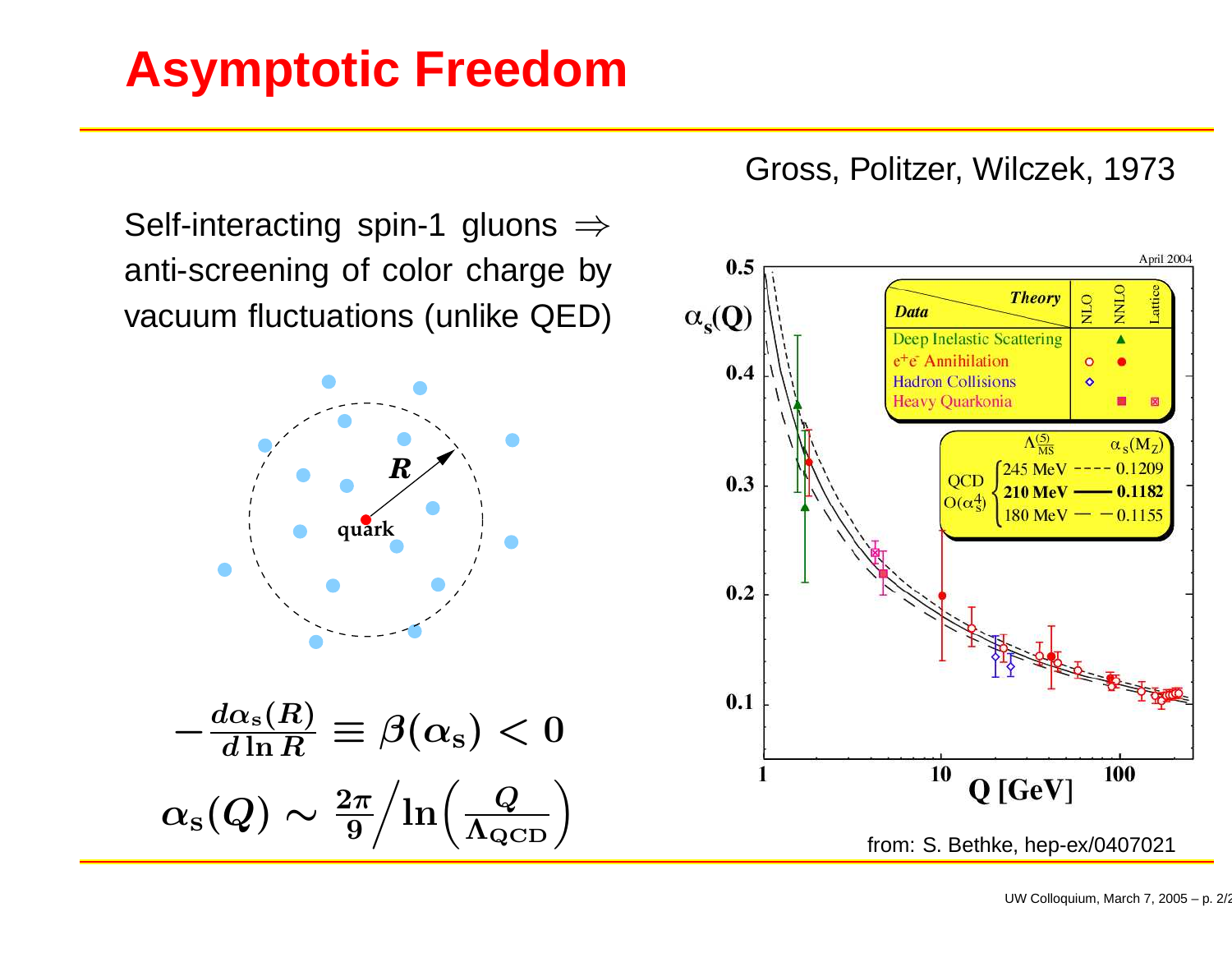#### **Extreme QCD**

High temperature and/or high baryon density is relevant for:

early universe cosmology neutron star cores heavy ion collisions

and is theoretically interesting!

Collins &**Superdense matter: Neutrons** or Asymptotically Free Quarks?

The quark model implies that superdense matter (found in neutron-star cores, exploding black holes, and the early big-bang universe) consists of quarks rather than of hadrons. Bjorken scaling implies that the quarks interact weakly. An asymptotically free gauge theory allows realistic calculations taking full account of strong interactions.

Equally true at high temperature.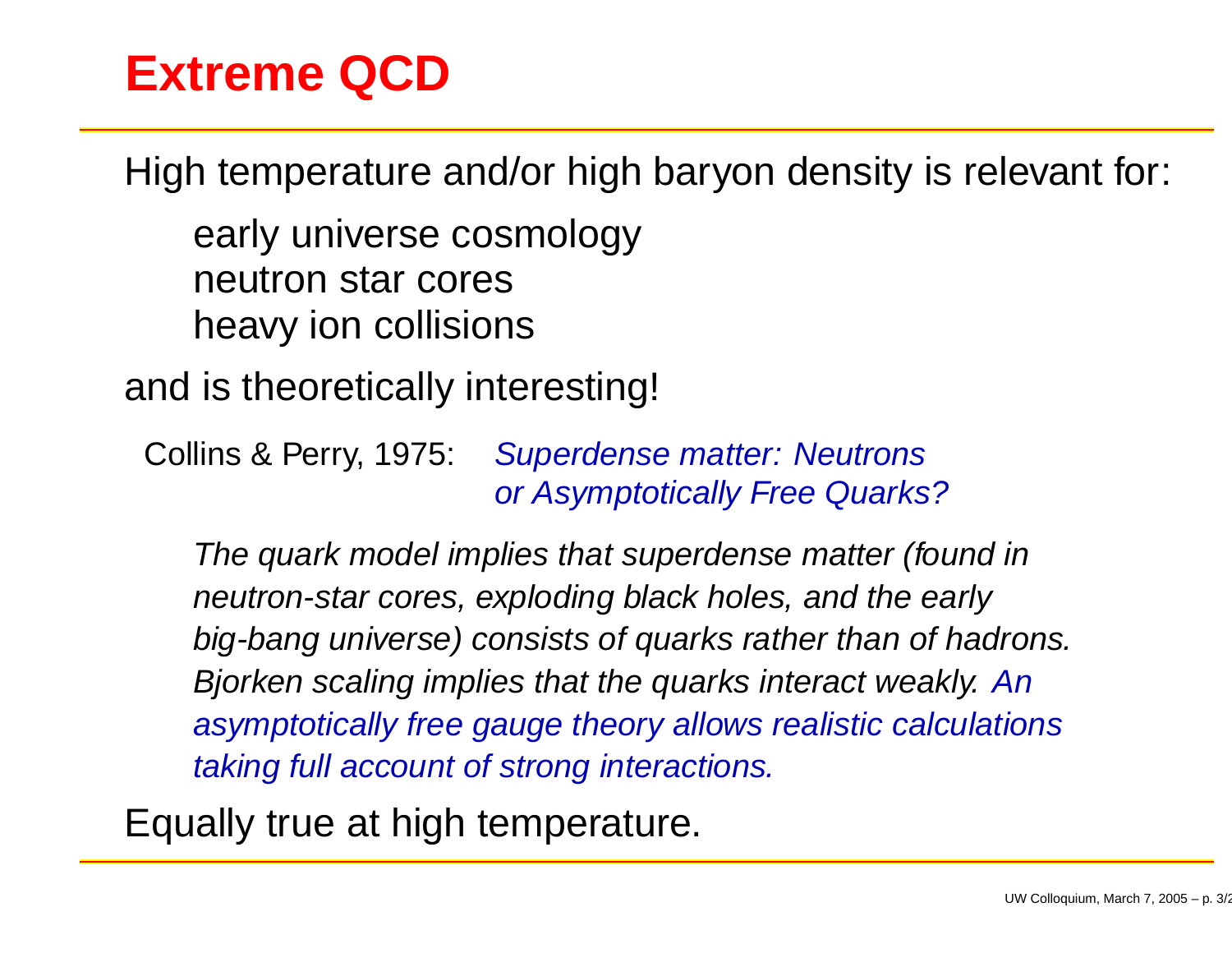# **Equilibrium thermodynamics: qualitative**

low temperature: "confined phase" gas of hadrons (baryons & mesons)

high temperature: "deconfined phase" soup of quarks and gluons

#### Quarkless QCD:

Sharp distinction between confined (glueballs) and deconfined (unbound gluons).

#### Confinement/deconfinement phase transition:

- = condensation of electric flux tubes (L. Susskind, 1979)
- == spontaneous  $Z(3)$  symmetry breaking  $\hphantom{\text{1}}\qquad\qquad\qquad$  (N. Weiss, 1981)
- = first order transition (B. Svetitsky, L. Yaffe, 1982)

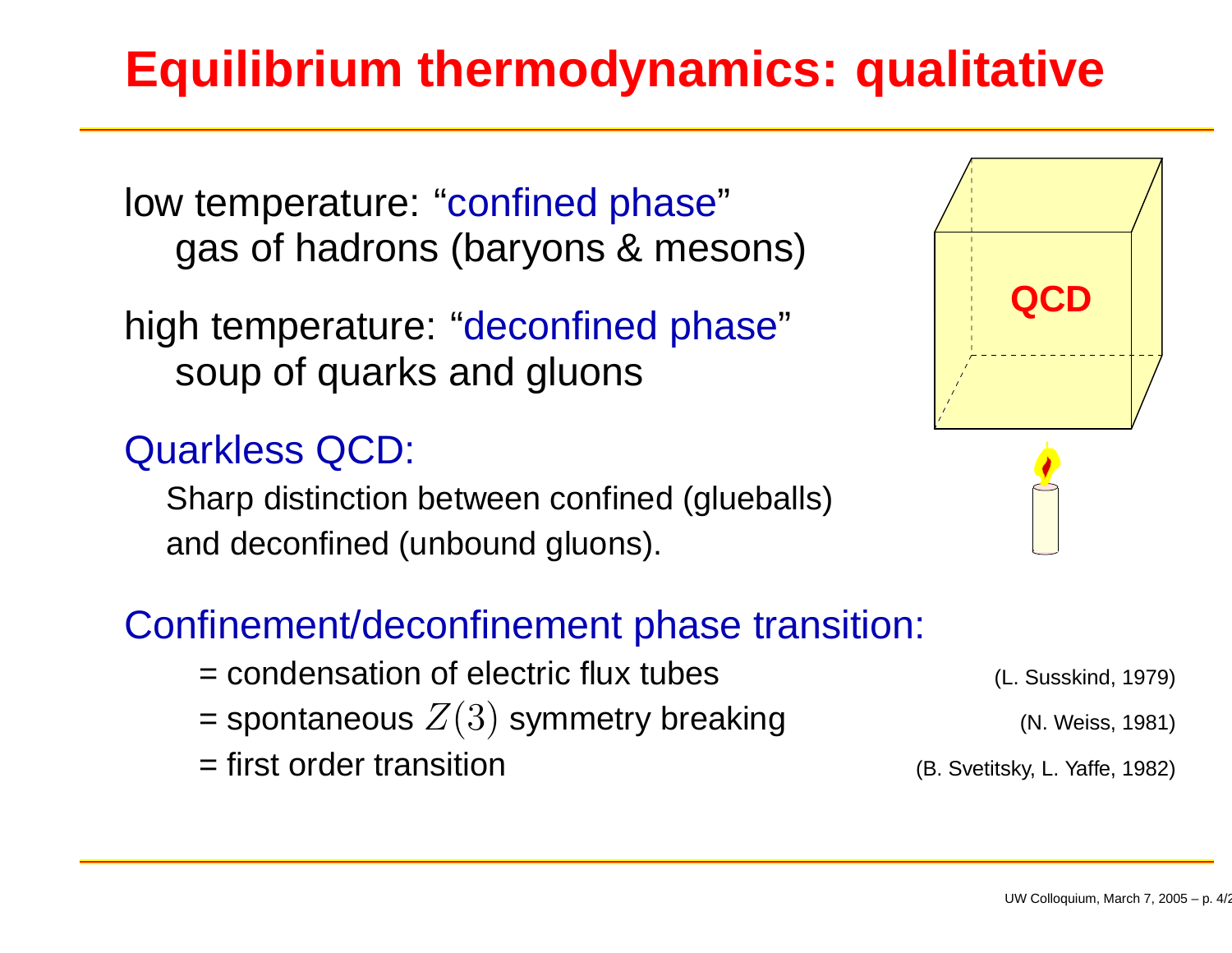## **Phase diagram with quarks**

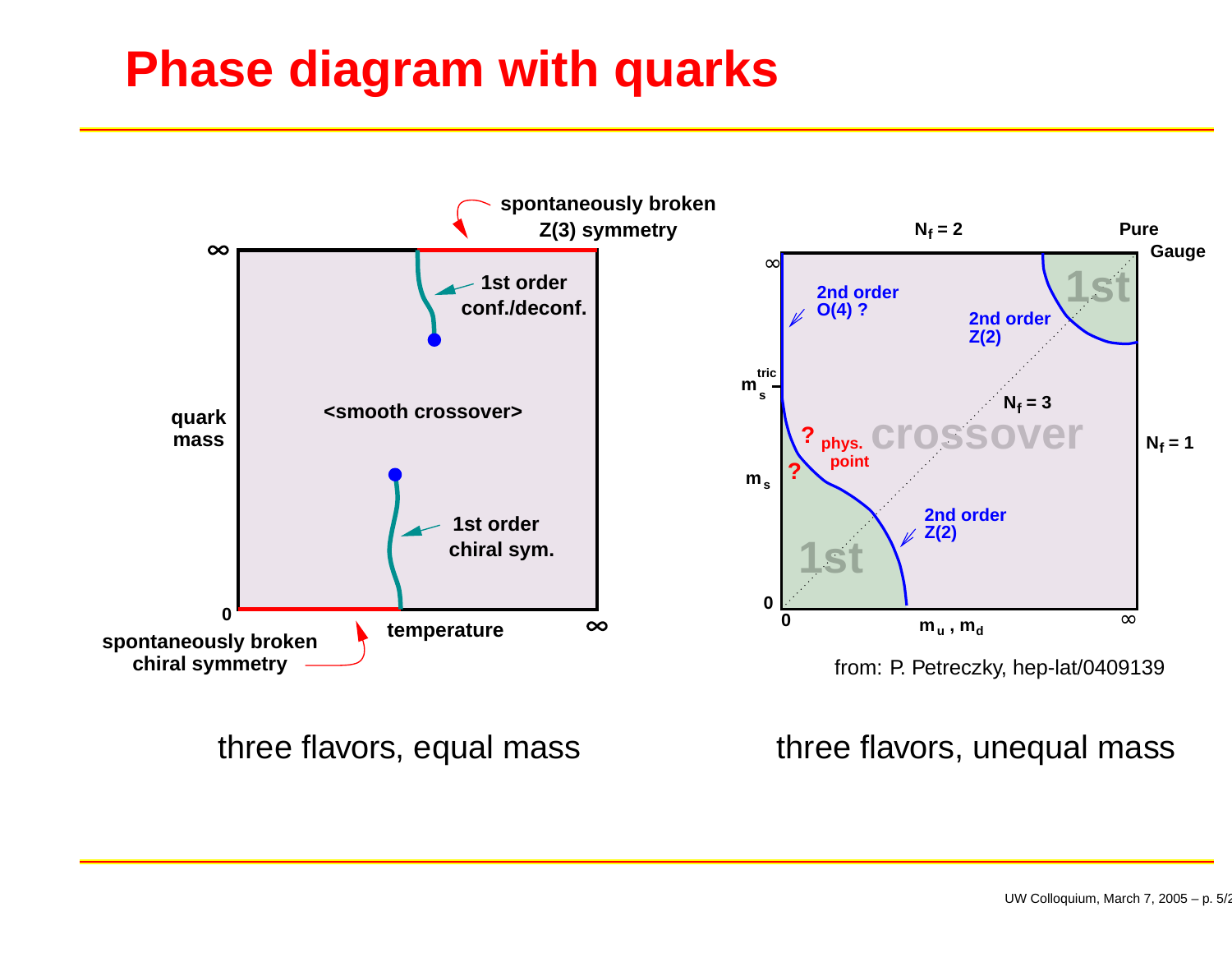# **Equilibrium thermodynamics: analytic**

Equation of state at asymptotically high temperature  $(p = \text{pressure}, \alpha_{\rm s}(T) \equiv g(T)^2/4\pi$ , no quarks):  $\boldsymbol{p}$  $\boldsymbol{T^4}$ =  $\pi^2$ 45 $(Stefan-Boltzmann \times 8 gluons)$ − $\displaystyle{-~g(T)^2\times \frac{1}{6}}$  (Shuryak, Chin, 1977)  $+ g(T)^3 \times \frac{2}{3\pi}$  (Debye screening, Kapusta, 1979)  $+ g(T)^4 \ln g(T) \times \frac{3}{2\pi^2}$  (Toimela, 1983)  $+ g(T)^4 \times 0.0304$  (Arnold, Zhai, 1994)  $g(T)^5 \times 0.2247$  (Zhai, Kastening; Braaten, Nieto, 1995) − $g\rm (g\,g)^6\ln g(T)\times 0.1426$  (Kajantie, Laine, Rummukainen, Schröder, 2002)  $+ \; g(T)^6 \times (C_{\rm pert} + C_{\rm non-pert})$  (Schröder, Vuorinen, *in progress*)  $+ O[g(T)^7]$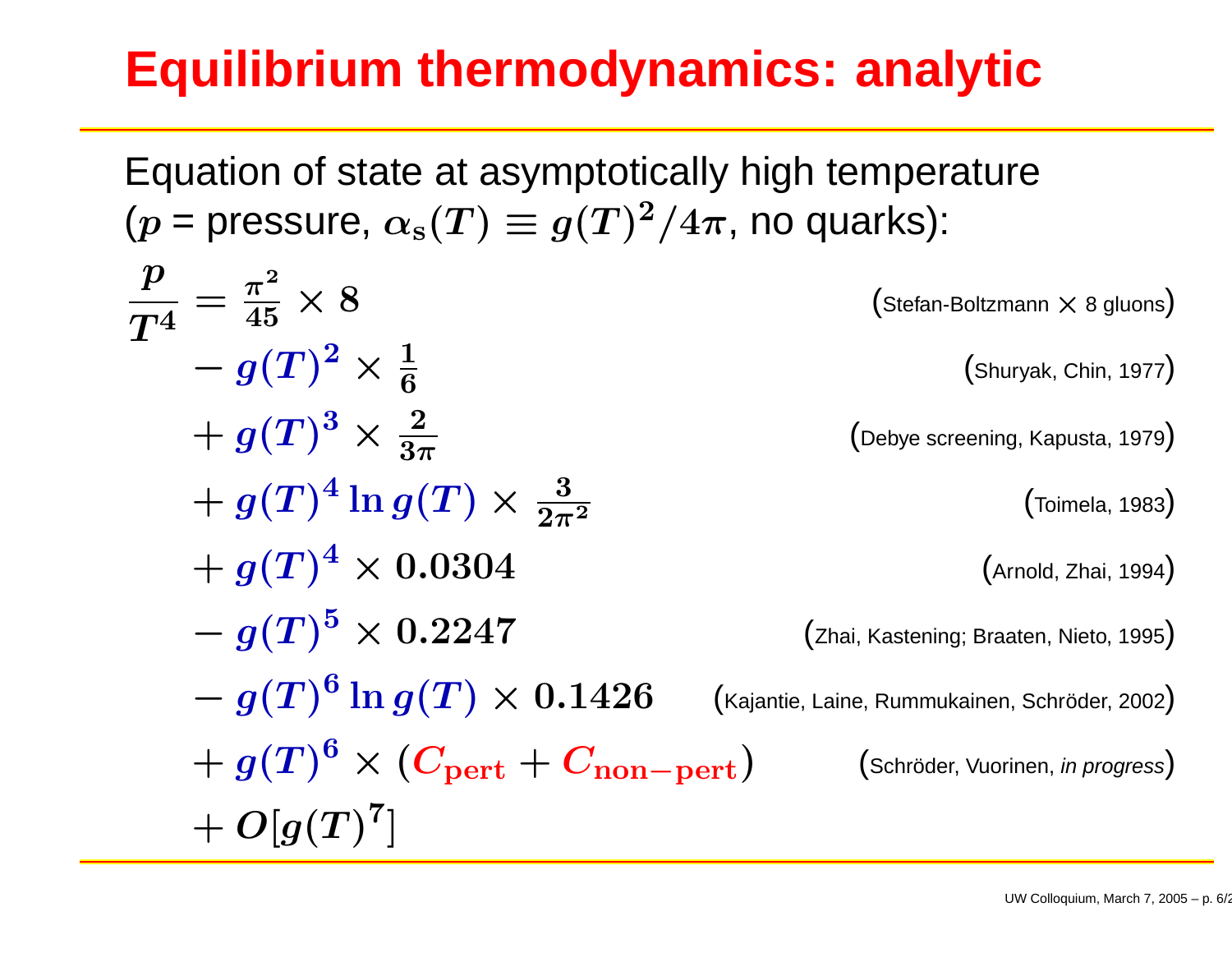#### **Lesson 1:**

Relevant physics is organized by scale. **Example 2018** (K. Wilson) High temperature  $\Rightarrow$  multiple relevant scales:

- $\boldsymbol{\lambda} \sim$ de Broglie wavelength of thermal fluctuations making dominant contribution to pressure, weakly-coupled, perturbative series in  $g(T)^2$ .
- $\lambda_D \sim 1/(gT)$ Debye screening scale,  $O(q^3)$  contribution to pressure, perturbative series in  $g(\lambda_D^{-1}).$
- 
- $\xi \sim 1/(g^2T)$  correlation length of non-perturbative static magnetic fluctuations,  $O(\xi^{-3}) = O(q^6)$ contribution to pressure.

Can separate contributions from each scale using "effective field theory." (Braaten, Nieto, 1995)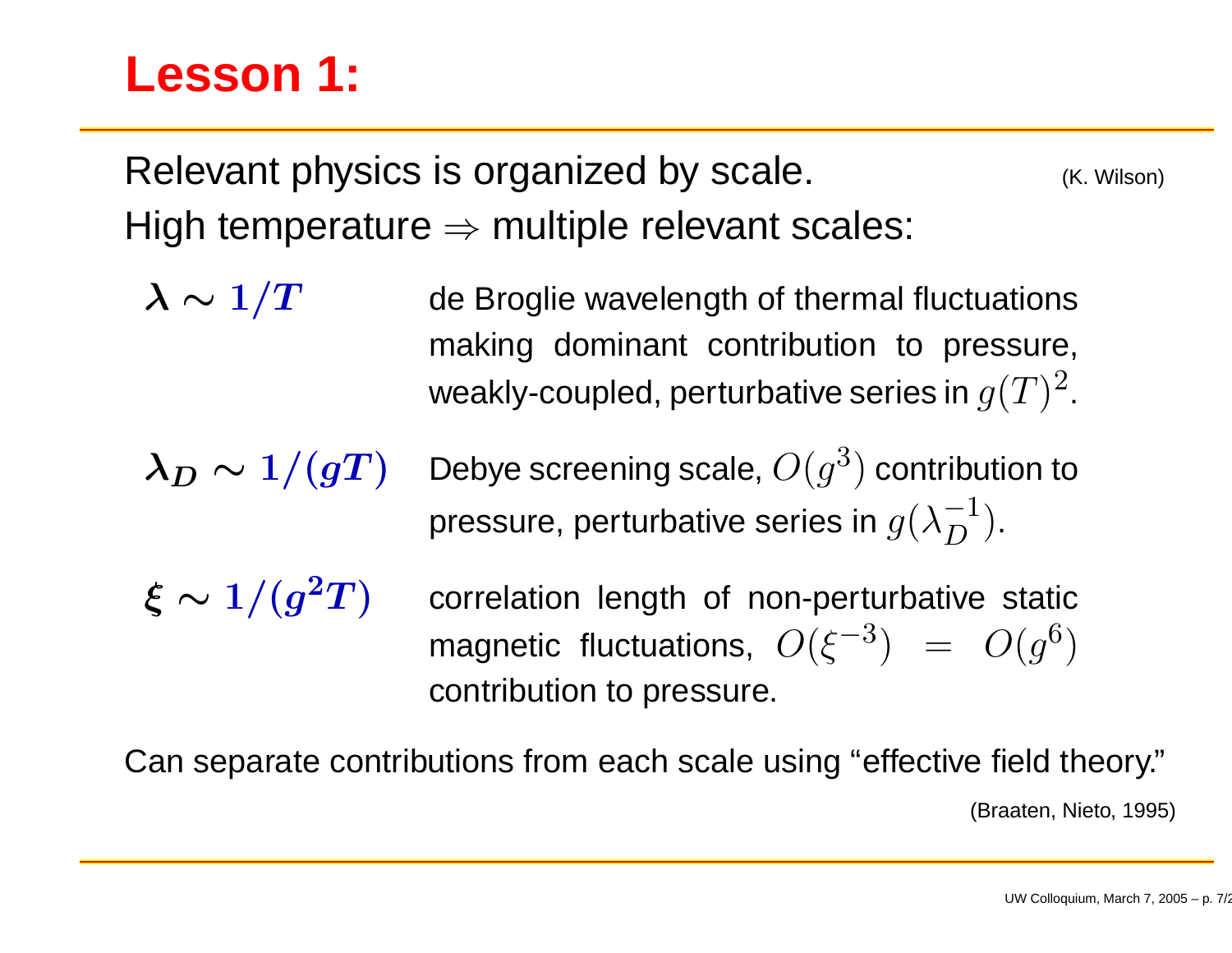Natural expansion parameter is  $g(T)$ , not  $\alpha_{\rm s}(T)$ .

Non-perturbative physics persists on large length scales, even when  $g(T) \ll 1.$  Due to large phase-space density,

$$
n_{\text{Bose}}(E) = \frac{1}{e^{E/T}-1} \sim \frac{T}{E} \sim \frac{1}{g^2} \,,
$$

for  $E\sim g^2 T$ .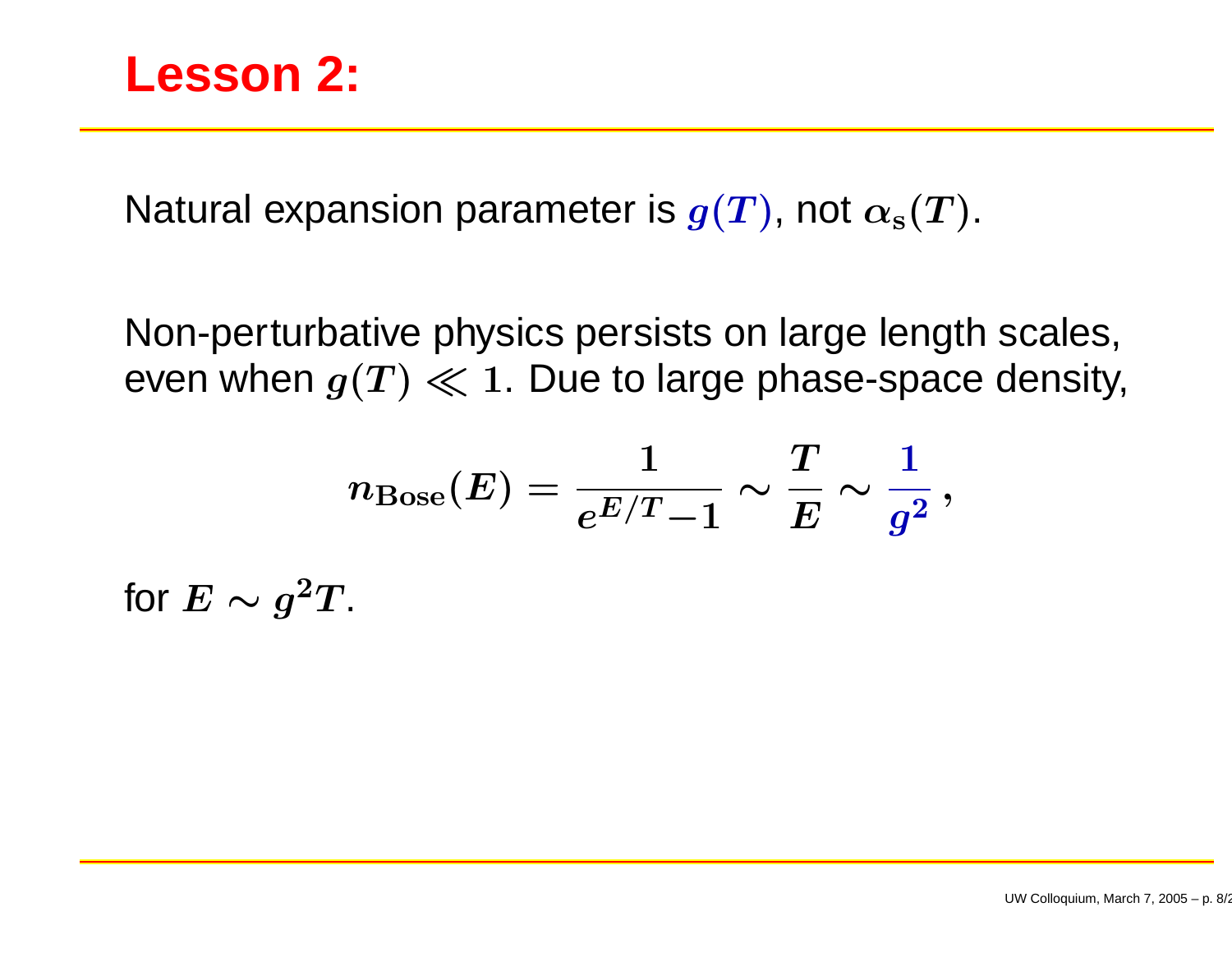# **Equilibrium thermodynamics: numerical**



Monte Carlo simulation SU(3), no quarks Lattice size: up to  $8\times 32^3$ continuum extrapolation

- $\varepsilon = \,$  energy density
- $s =$  entropy density
- $=$  pressure

from: G. Boyd, et.al., hep-lat/9602007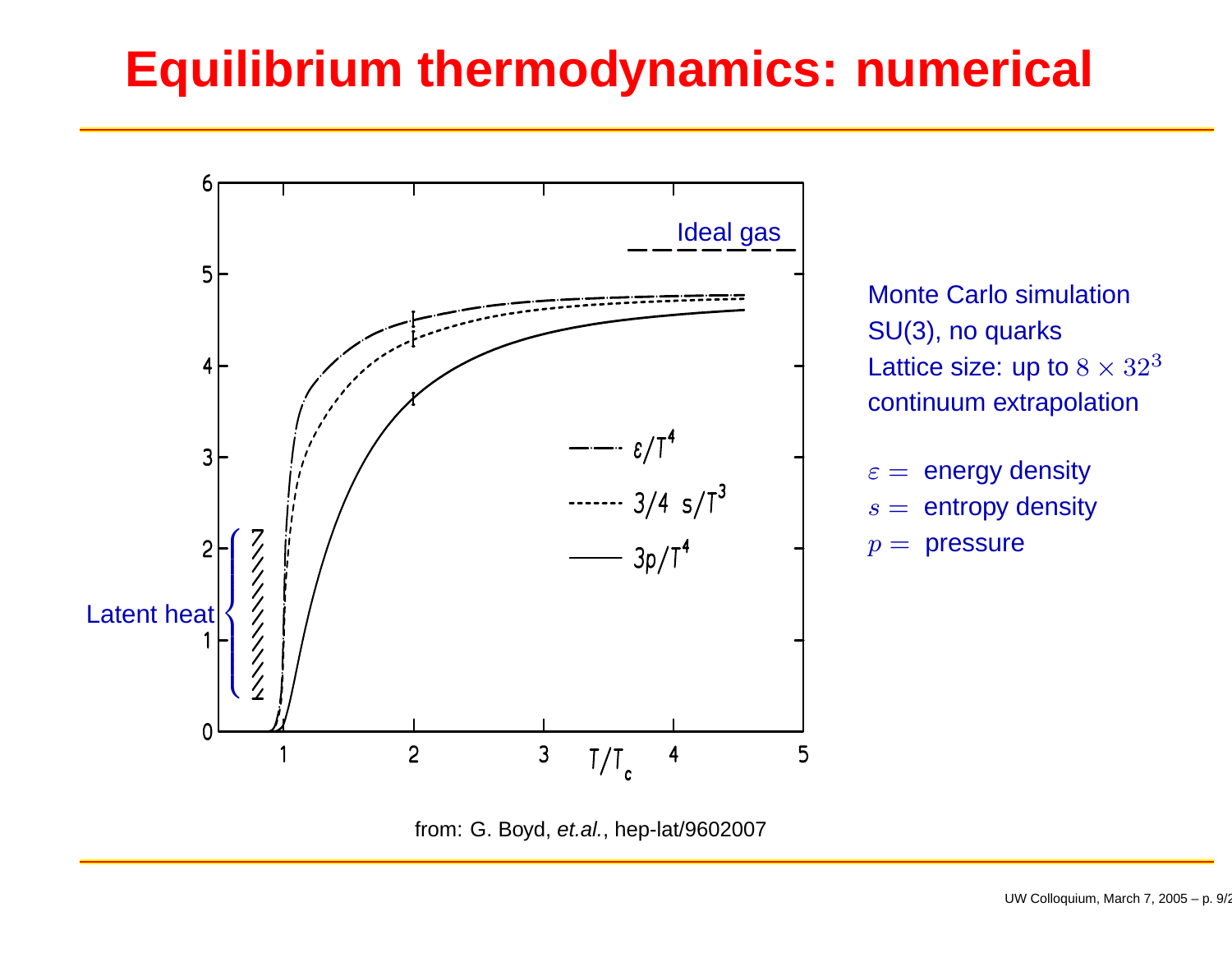#### **Approach to asymptopia**

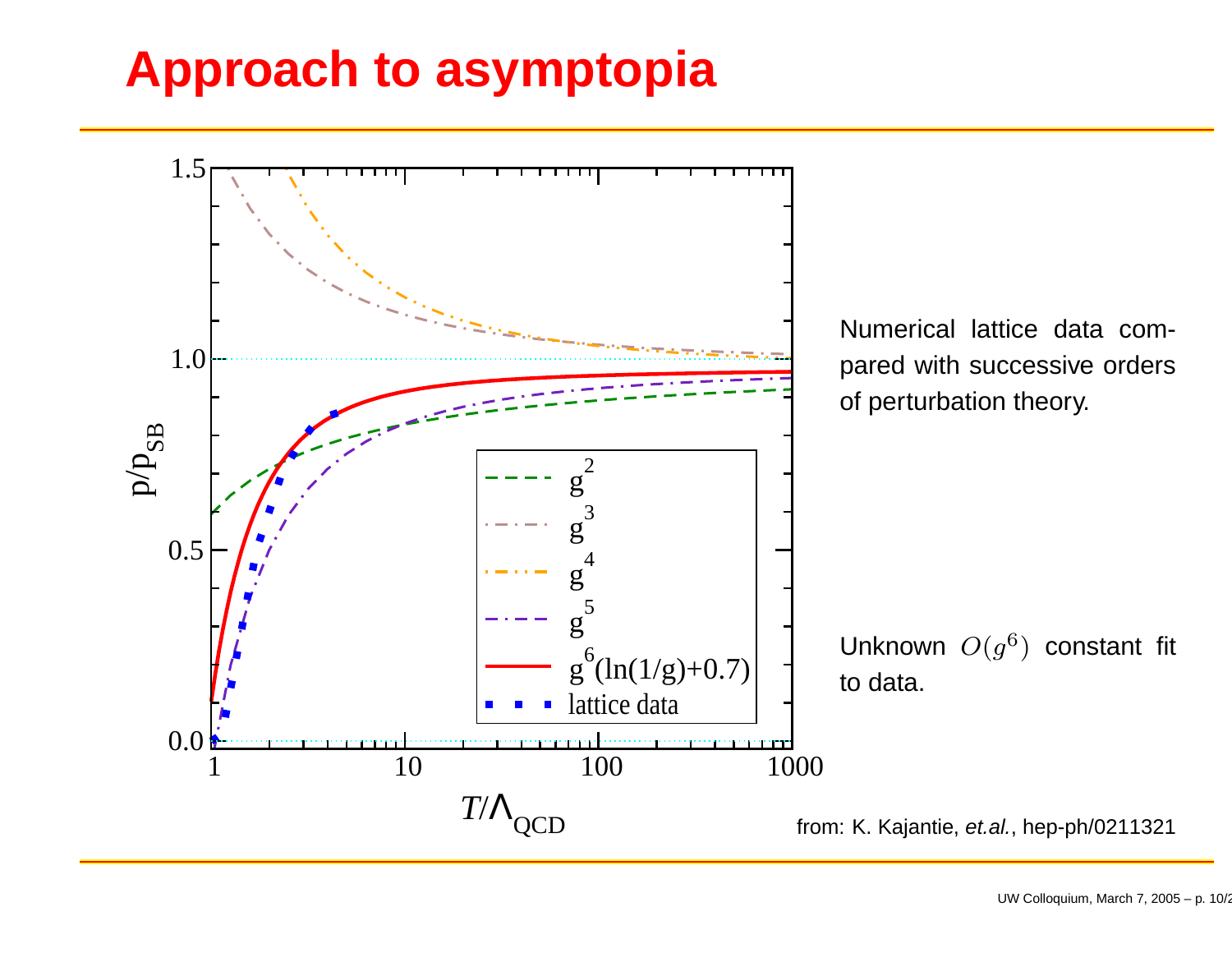#### **Lesson 3:**

Utility of asymptotic high temperature expansion is strongly dependent on desired precision & order of truncation.

Gluons at 2–3  $\times$   $T_c$  are not yet truly weakly interacting. Non-perturbative  $O(q^6)$  contribution is required to match lattice data.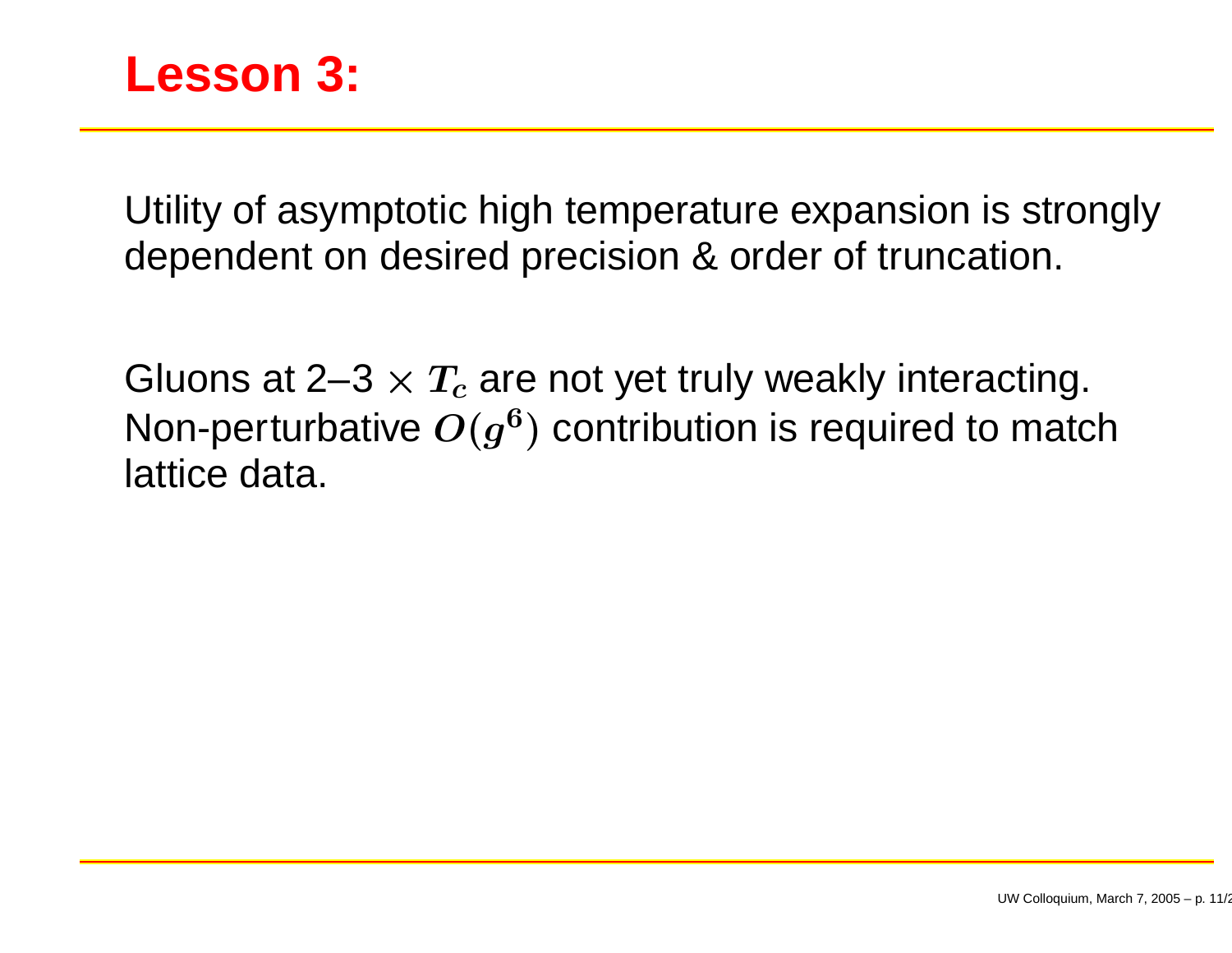# **Equilibrium properties: current frontier**

Non-zero baryon chemical potential

Spectral functions of mesonic excitations

c excitations<br>
of topological<br>
(monopoles,<br>
s instantons) Effects of topological defects (monopoles, vortices, instantons)

Improved simulations with dynamical fermions

Gauge/string duality

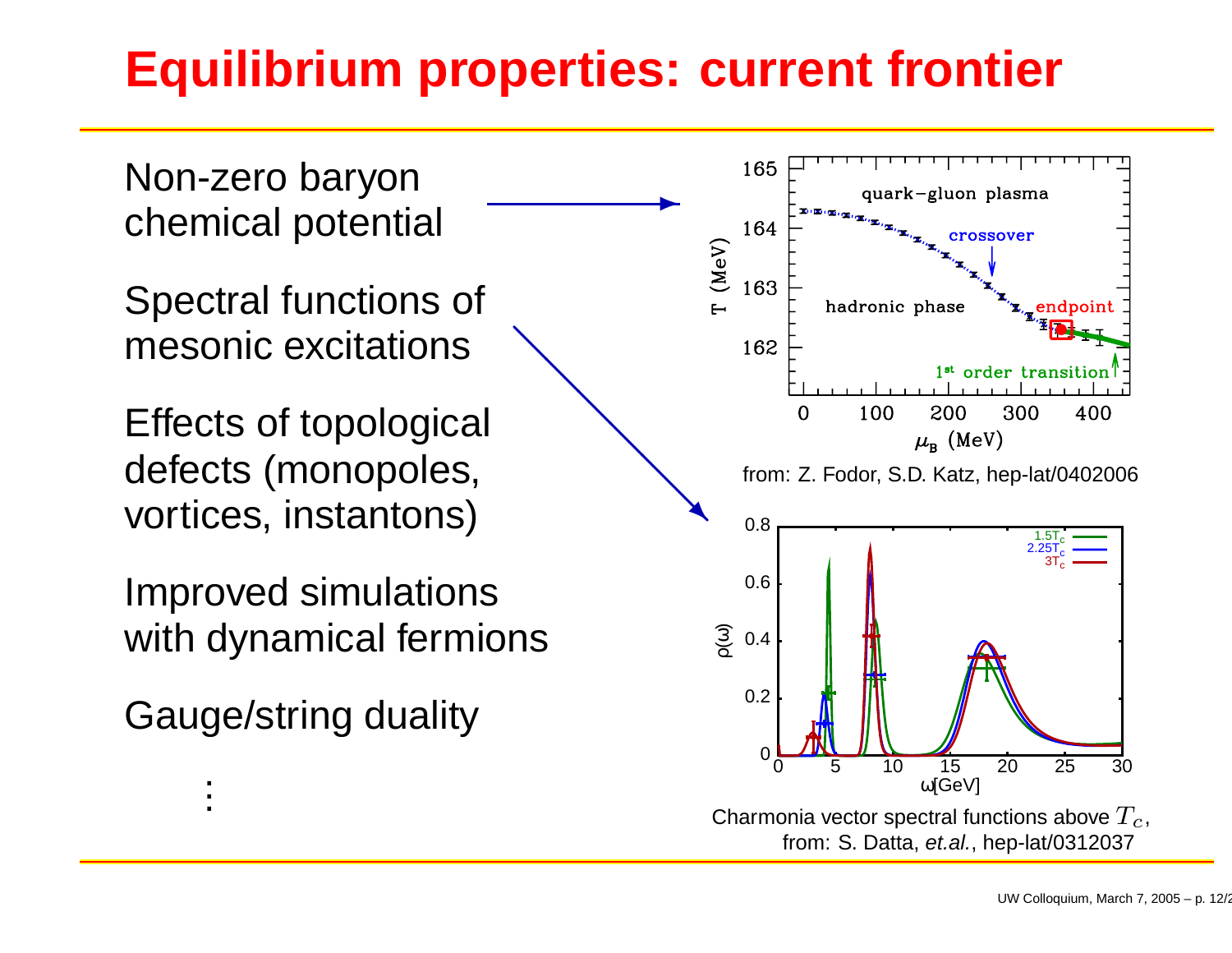# **Near-equilibrium dynamics**

elementary excitations? collective excitations? transport properties? equilibration dynamics?



Very hot  $QCD =$  "simple" condensed matter system dynamical properties should be calculable from first principles.

Are they? Which properties?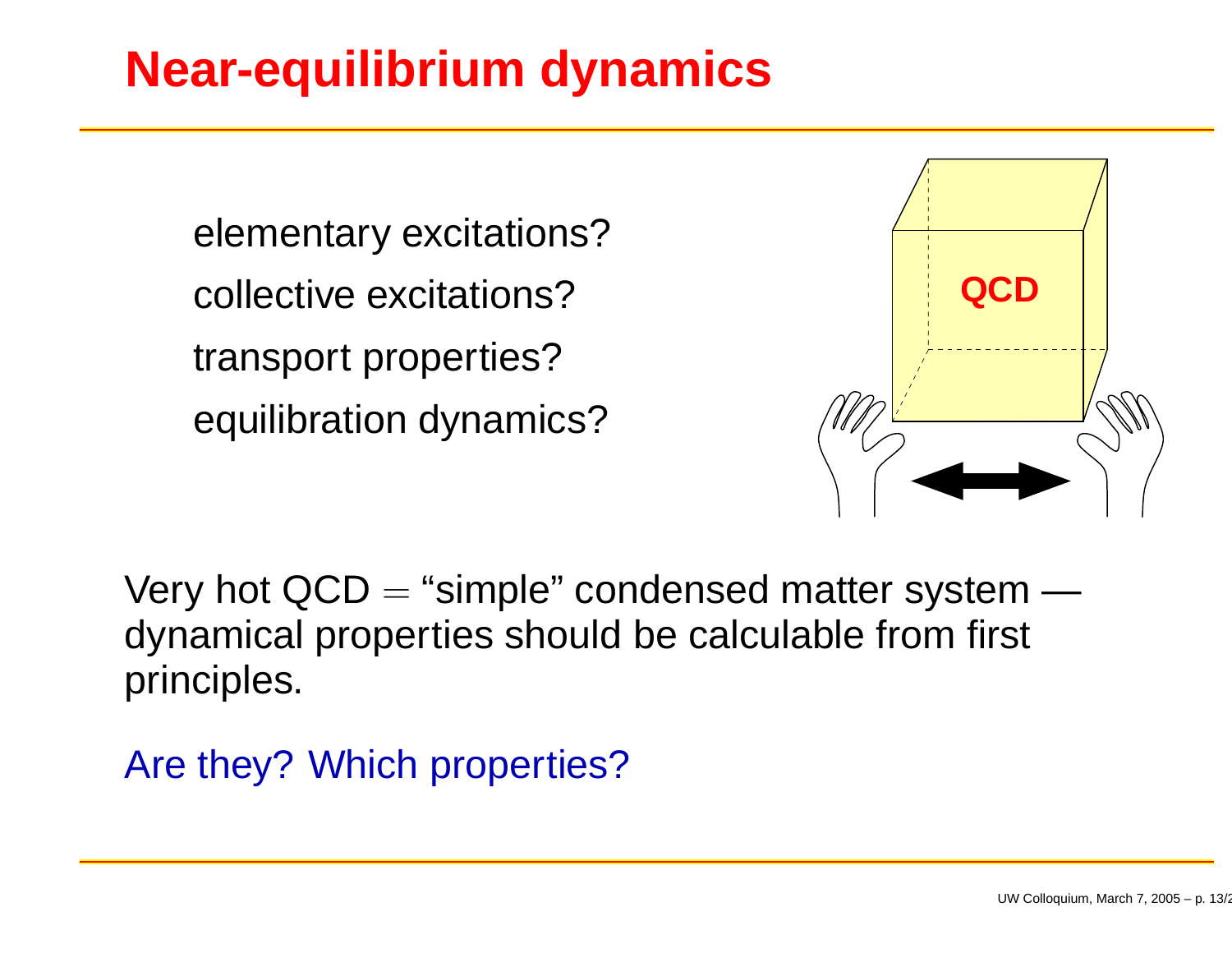#### **Quarks & gluons: good quasiparticles**

typical energy, momentum  $\sim T$ number density thermal dispersion relation thermal mass, gluons thermal mass, quarks thermal width Γ⊥  $\sim$ 

$$
\begin{array}{l} \sim T^3 \\ \displaystyle E({\rm p}) \sim \sqrt{{\rm p}^2 + m_{\rm th}^2(T)} \\[2ex] m_{\rm th}(T) = g(T) \, T \, \sqrt{\frac{1}{2} \! + \! \frac{n_f}{12}} \\[2ex] m_{\rm th}(T) = g(T) \, T \sqrt{\frac{1}{3}} \\[2ex] \displaystyle \Gamma \sim g(T)^2 \, T \, \ln g(T)^{-1} \end{array}
$$

High temperature  $\Rightarrow$  weak coupling,  $g(T) \ll 1$  $\Rightarrow$  thermal width  $\ll$  energy ⇒ long-lived, particle-like excitations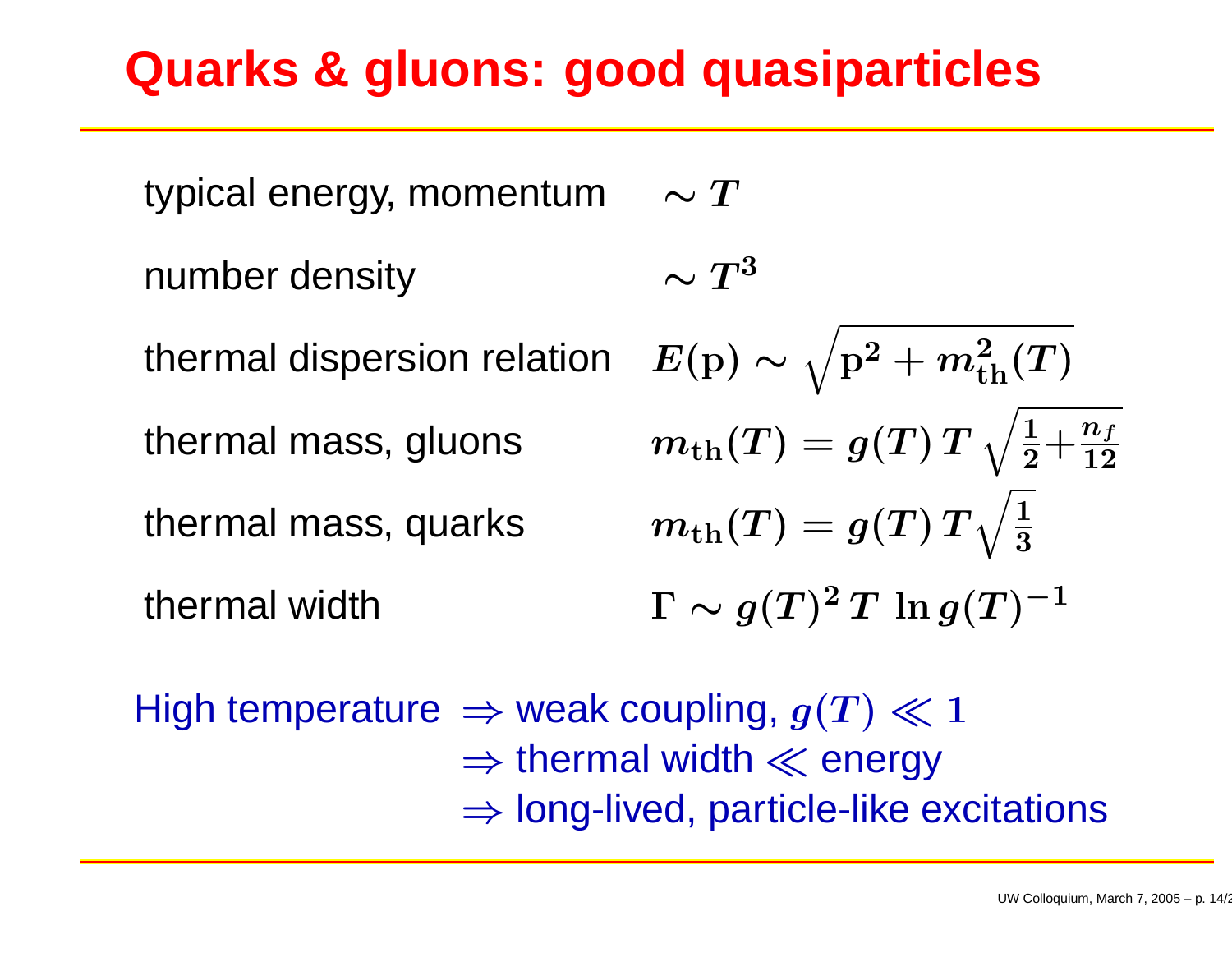#### **Relevant scattering processes**

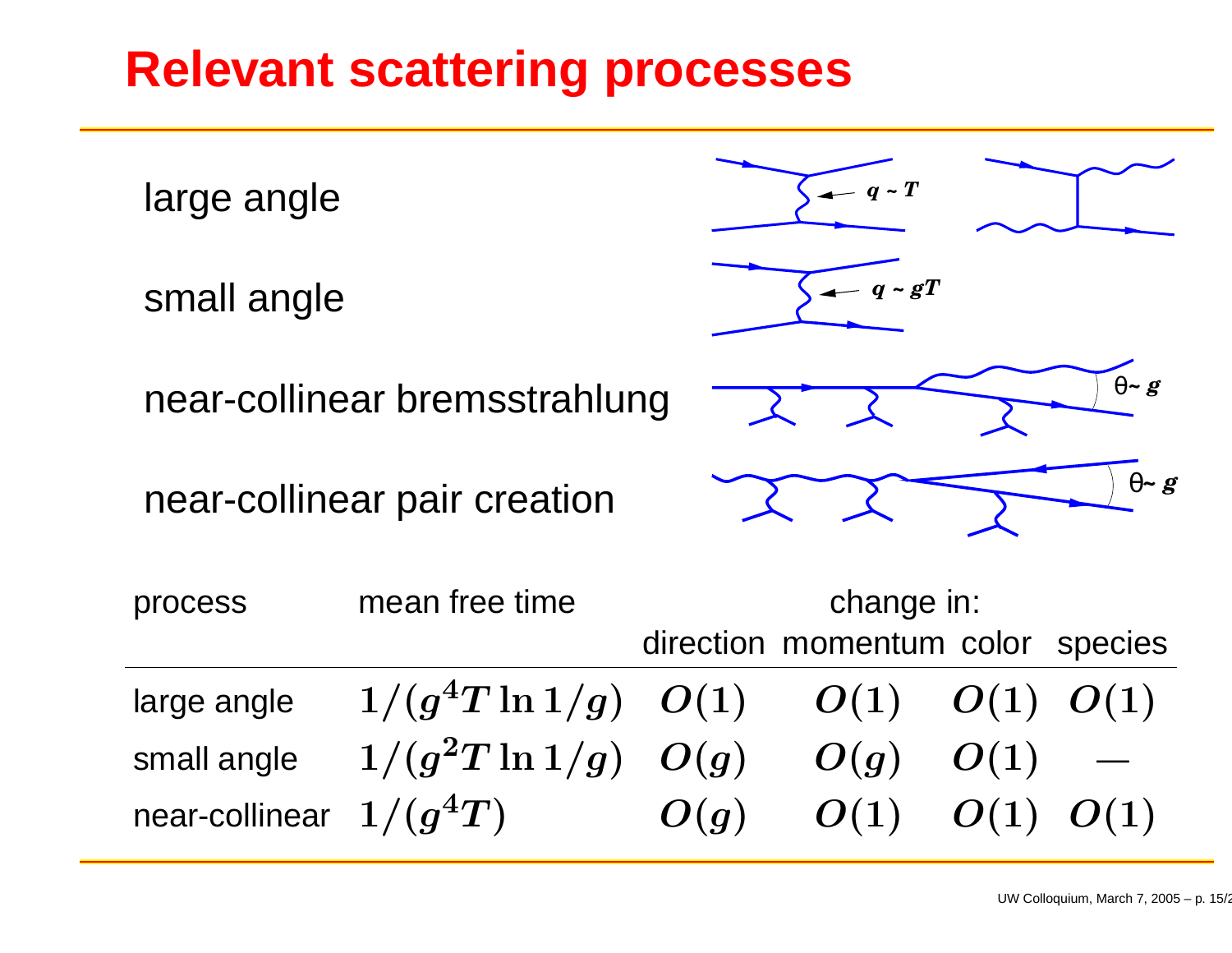# **Hydrodynamic excitations**

Low frequency, long wavelength dynamics of hot QCD: same as any neutral fluid.

Collective excitations  $=$  hydrodynamic modes

propagating sound waves:  $\omega(\mathbf{k}) \sim v_s |\mathbf{k}| - i \gamma_s k^2$ speed of sound  $\nearrow$  ↑ sound attenuation

diffusive relaxation of fluctuations in:

(transverse) momentum density  $\pi(k) \sim \exp(-\gamma_n k^2 t)$ shear viscosity/enthalpy  $\nearrow$ 

baryon (or flavor) density

$$
n(\mathbf{k}) \sim \exp{-D\mathbf{k}^2 t}
$$
diffusivity<sup>7</sup>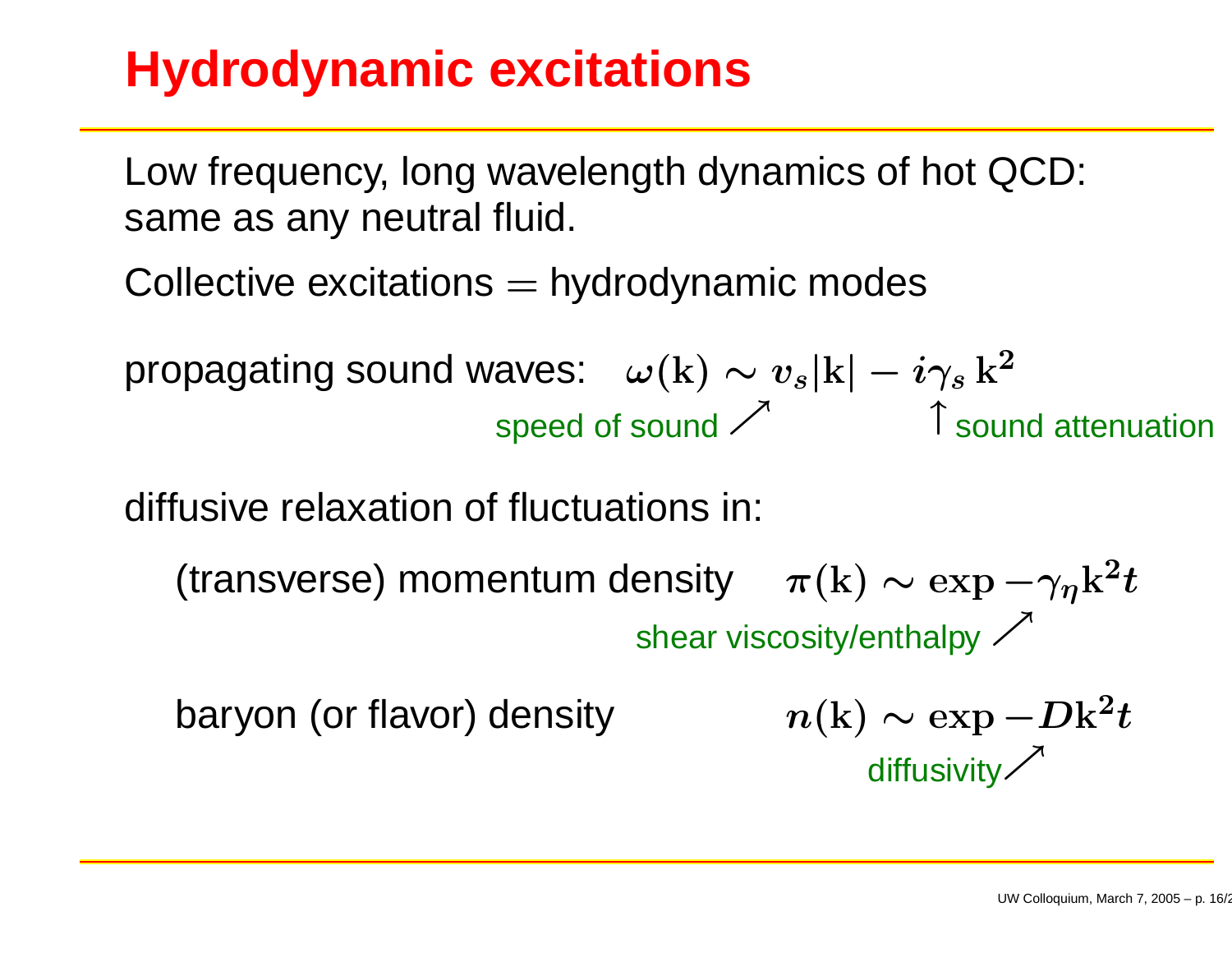#### **Transport coefficients:**

Depend on equilibration dynamics

- $\Rightarrow$  sensitive to quasiparticle scattering processes
- $\Rightarrow$  may be calculated using appropriate effective theory for quasiparticle dynamics  $=$  effective kinetic theory

$$
(\partial_t + \mathbf{v} \cdot \nabla) f(x, \mathbf{p}) = -C[f] \qquad \text{(Boltzmann equation)}
$$

Collision term  $C[f]$  must correctly reproduce all relevant quasiparticle scattering processes.

Ex: Shear viscosity  $(n_f=3)$ :

$$
\eta = \frac{\pi^4\,T^3}{g(T)^4}\left[\frac{1.095}{\ln\frac{2.41}{g(T)}}+O\!\left(\frac{1}{\ln^3\frac{1}{g(T)}}\right)\right] \,\, \text{\tiny \text{(Arnold, Moore, Yaffe, 2001,2003)}}
$$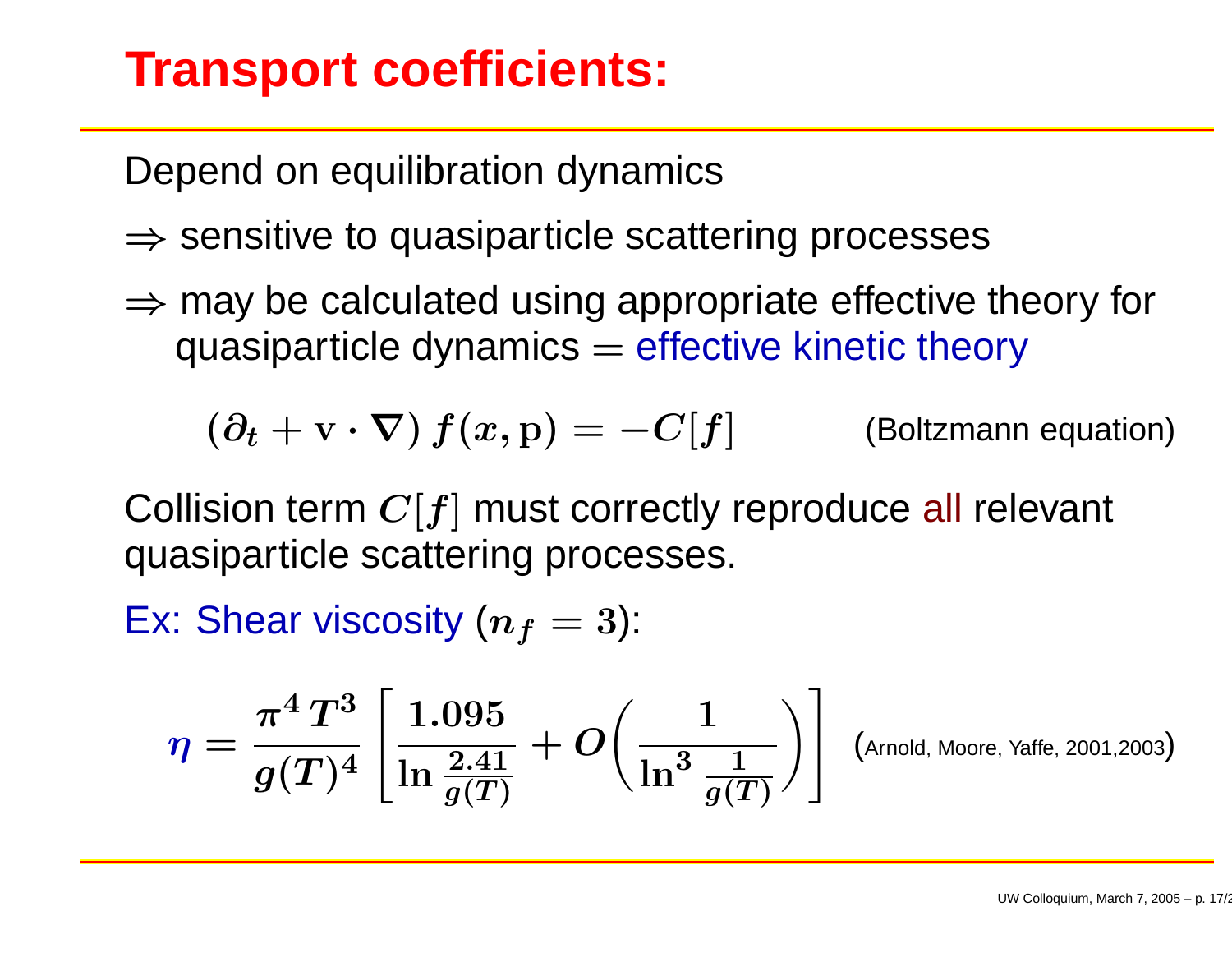Transport coefficients (at leading order in  $\alpha_{\rm s}$ ) are insensitive to non-perturbative long-distance dynamics.

Near-collinear bremsstrahlung/pair-creation is relevant at leading order. Requires quantum-mechanical treatment of multiple soft scattering during emission ("LPM effect"). Produces  $1\leftrightarrow 2$  collision terms in effective kinetic theory.

Effective kinetic theory captures essential dynamics in <sup>a</sup> very efficient fashion. Direct diagrammatic evaluation is virtually impossible.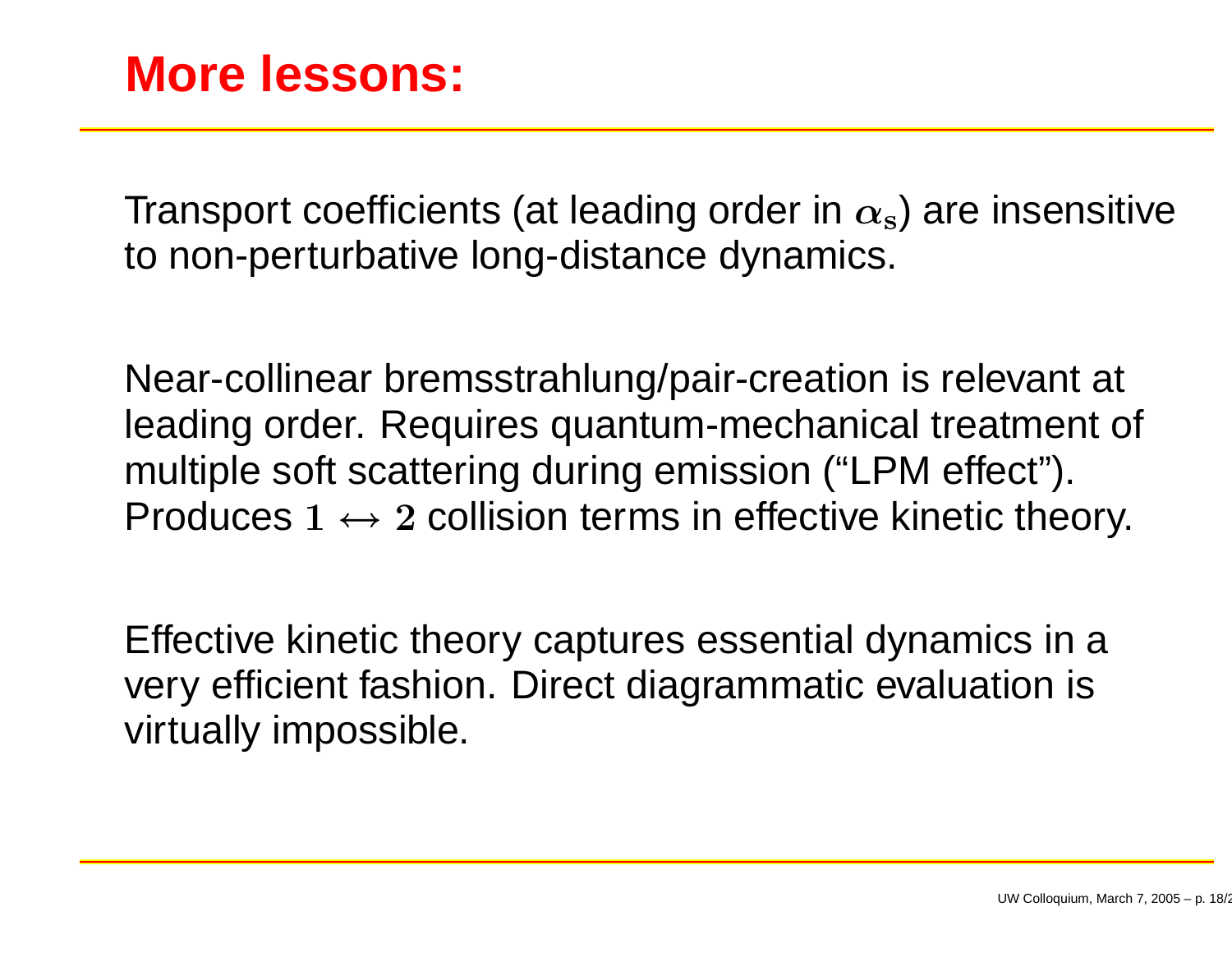# **Far-from-equilibrium dynamics**

Use non-Abelian Boltzmann-Vlasov kinetic theory

"hard" (high momentum) excitations  $\Rightarrow$  particles with phase space distribution  $f(x, \mathrm{p}),$ 

"soft" (long wavelength) excitations

 $\Rightarrow$  classical non-Abelian gauge field

Any anisotropic hard particle distribution  $\Rightarrow$  exponentially growing unstable gauge field modes (S. Mrówczyński, 1993)

Analogous to magnetic instabilities in conventional plasmas

(E. Weibel, 1959)

But: ultrarelativistic particles, 8 gluon fields, non-Abelian gluon self-interactions,  $\alpha_{\rm s} \gg \alpha_{\rm EM}.$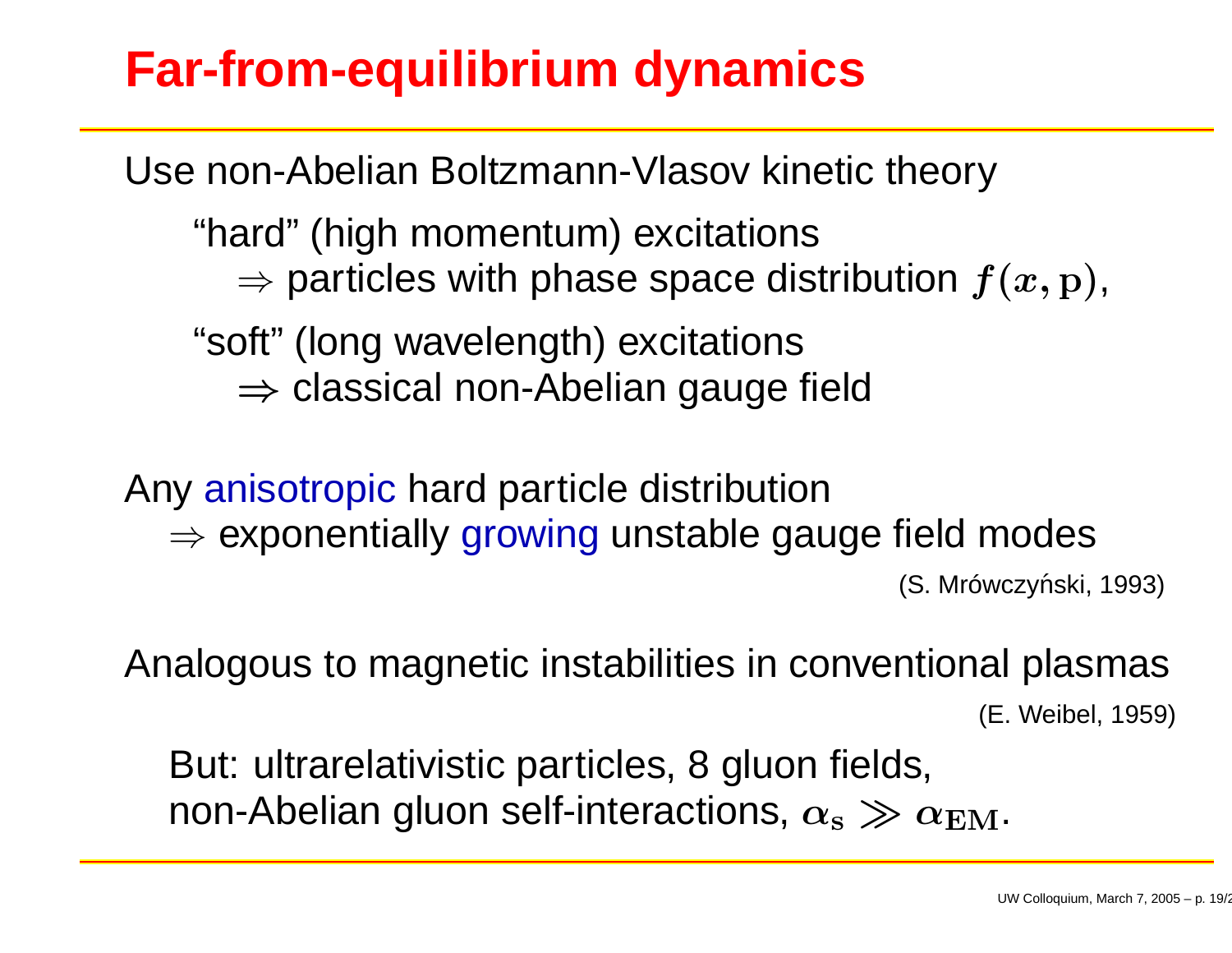# **Plasma instabilities: physical origin**

Trapping of particle trajectories by inhomogeneous magnetic field



Field generated by trapped particle currents augments trapping field  $\Rightarrow$  instability.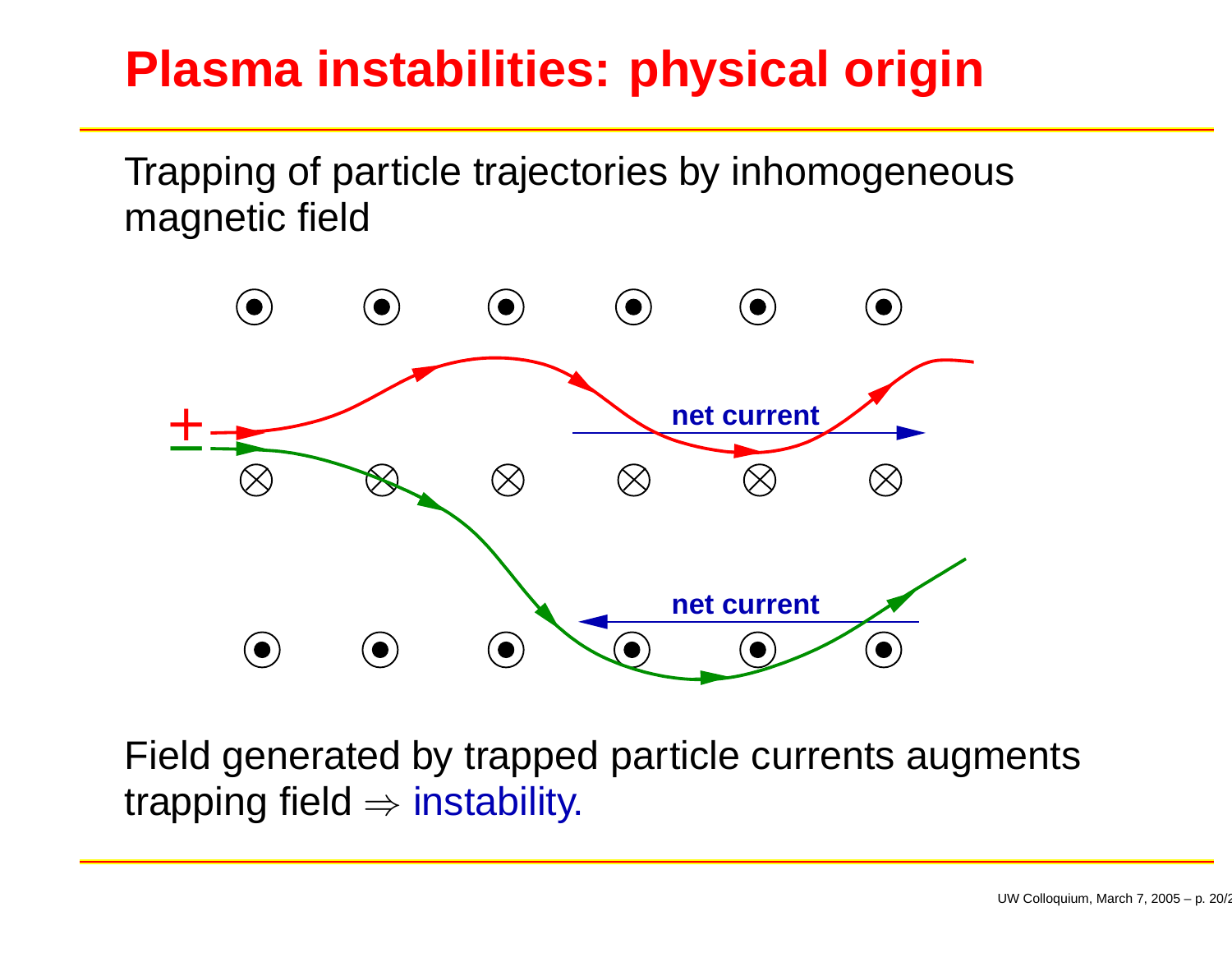# **QCD plasma instabilities**

Growth rate  $\gamma \sim g\sqrt{n/p}$  is faster than all perturbative scattering rates ( $p \equiv$  typical momentum of hard particles).



#  $e$ -foldings for instabilities to grow big:  $O(\ln 1/g)$  provided growth continues past non-Abelian threshold.

3d numerical simulations: in progress.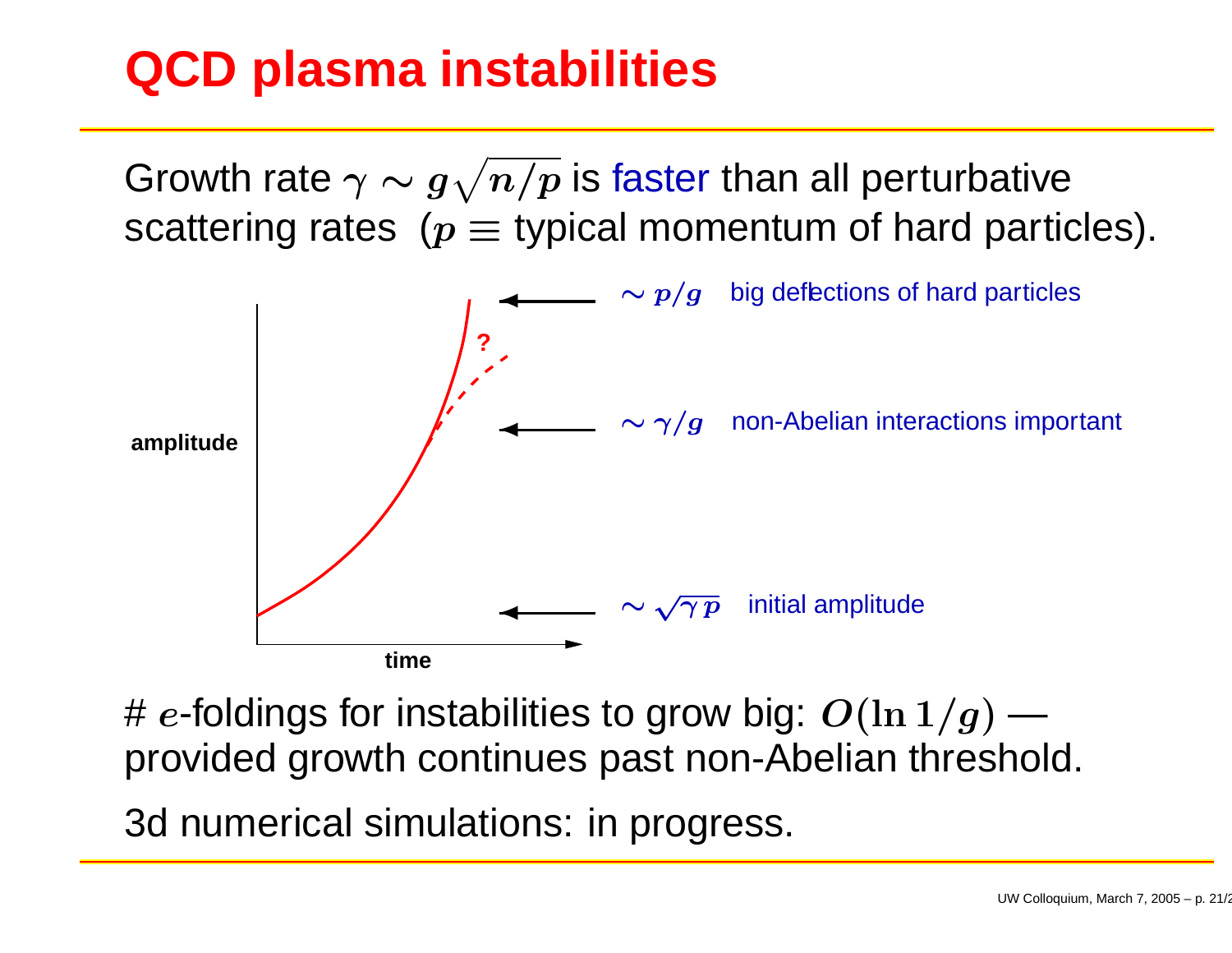## **RHIC thermalization**

Hydrodynamic modeling of heavy ion collisions works surprisingly well, provided one assumes that quarks and gluons thermalize in  $~\sim$  $0.6\ \mathsf{fm}/c$ .



Fast thermalization  $=$  big puzzle. Hard to understand using perturbative scattering.

May be result of non-perturbative, non-Abelian plasma instabilities.